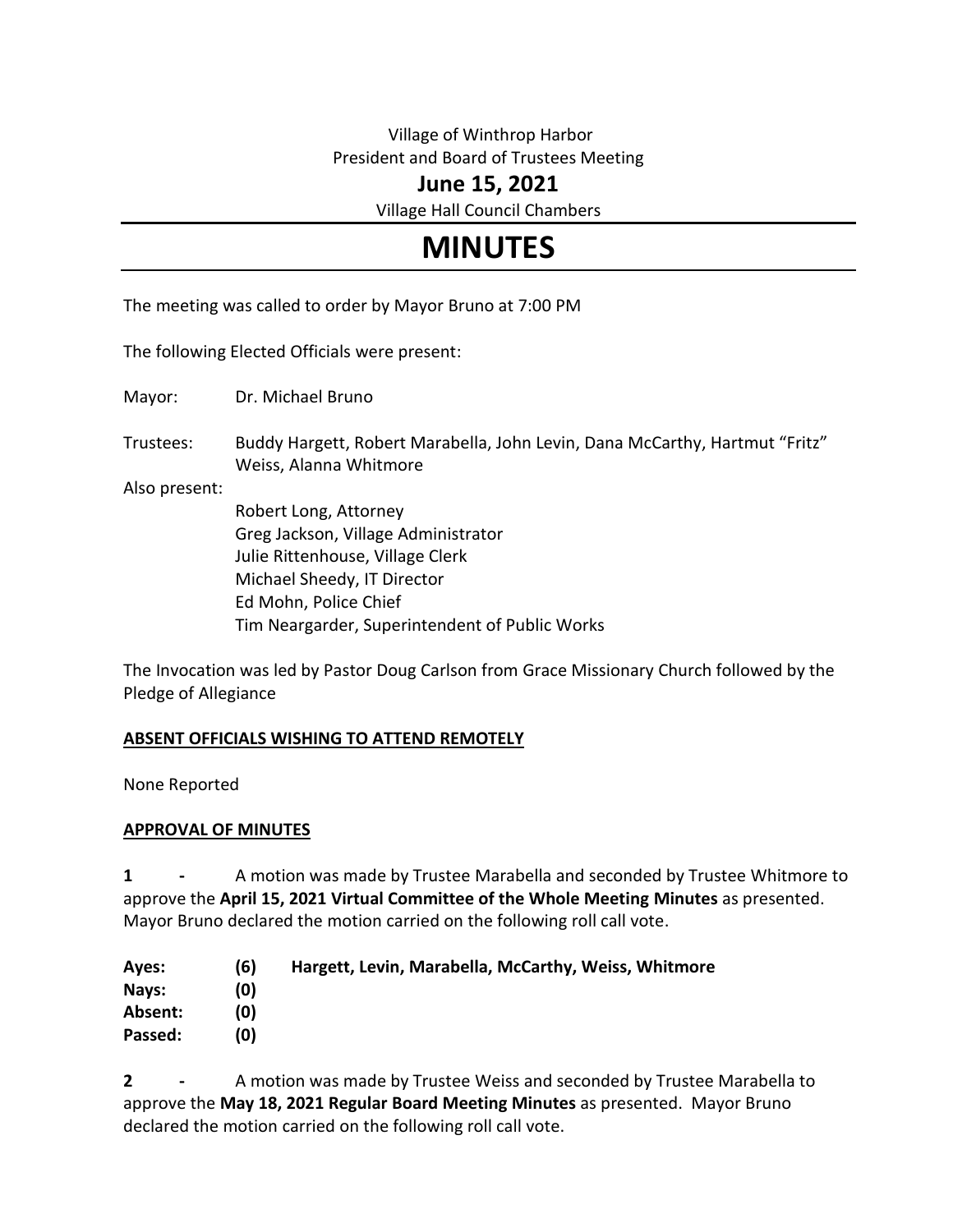Trustee McCarthy wanted the minutes **amended** to reflect, it was not Trustee Hargett's 40<sup>th</sup> birthday. He was just kidding about the number; it was his birthday, just not his 40<sup>th</sup>.

Trustee McCarthy also asked Trustee Whitmore to respond to the statements that were made about business and to give her a chance to express her concerns on the code enforcement, the letter, the correspondence between Attorney Long and the IDNR. Trustee McCarthy feels very strongly about the situation as well. Through the history of our relationship with the Marina, with Westrec code enforcement and with the history of permits being pulled for there. He also re-read the letter from Attorney Long that Trustee Whitmore referenced, to Pam Gray, IDNR and thought it was well written. It very clearly stated our history and addressed our alternative relationship with the Marina. Trustee McCarthy feels we've done it the way we've always done it and we've done it the correct way. He asked Trustee Whitmore if she would like to clarify anything because he does not understand what Attorney Long did incorrectly.

Trustee Whitmore said, that in the letter that Attorney Long wrote, he stated that the Marina/Westrec was not an economic engine and she that they are prohibiting tourism at the lake front. Trustee Whitmore feels they are one of the only businesses, in this town, bringing out-of-town guests to the Marina, the lakefront and our town.

Trustee McCarthy said, in his opinion, that's not what the issues in the letter are about. It's whether we have a right to enforce ordinances and codes down there. He then asked Trustee Whitmore, are you saying we should not be enforcing the codes, or we should be enforcing the codes?

Trustee Whitmore believes the State of Illinois is taking care of that with the Village at this time. This is their property and we do not hold regulations over their property and she believes they are already in contact with Mr. Long. Attorney Long stated that they have not been in contact with him.

Trustee McCarthy said that permits have been pulled, historically by the other businesses down there and by Westrec for their pool and when they expanded the store. The understanding of our ability to do that, is correct, so Attorney Long and the Village for siting them is not incorrect. If anyone has an issue with the permit process, they should come before the Board and plead their case. I don't know where it's changed. We are being responsible by enforcing codes for safety. Are we now wrong for doing that?

Trustee Whitmore said IDNR is stating, this is their property. Trustee McCarthy asked where they state that? Trustee Whitmore said, multiple times, Pam Gray wrote a letter to Attorney Long. Attorney Long said that Pam Gray did not write a letter to him. Trustee McCarthy wanted to be clear on this. Trustee McCarthy said, I don't know who Pam Gray is, but I does know the history of what we've tried to do with this. Who is Pam Gray and what is her responsibility, to speak for the IDNR? Administrator Jackson said Pam Gray is the Director of Concessions, but doesn't have her exact title. She's the one who sent communication to Pat DiPersio regarding clarification on who was doing the work, if the work was being done on behalf of the State or was it being done on behalf of Westrec. Trustee McCarthy said that's what's in the contract. The State doesn't have to get permits, but anyone who has property down there has to follow our ordinances and codes. Administrator Jackson said that he has had contact with Ryan Prehn, who is the Director of all Parks for the entire State of Illinois, who didn't know any of this was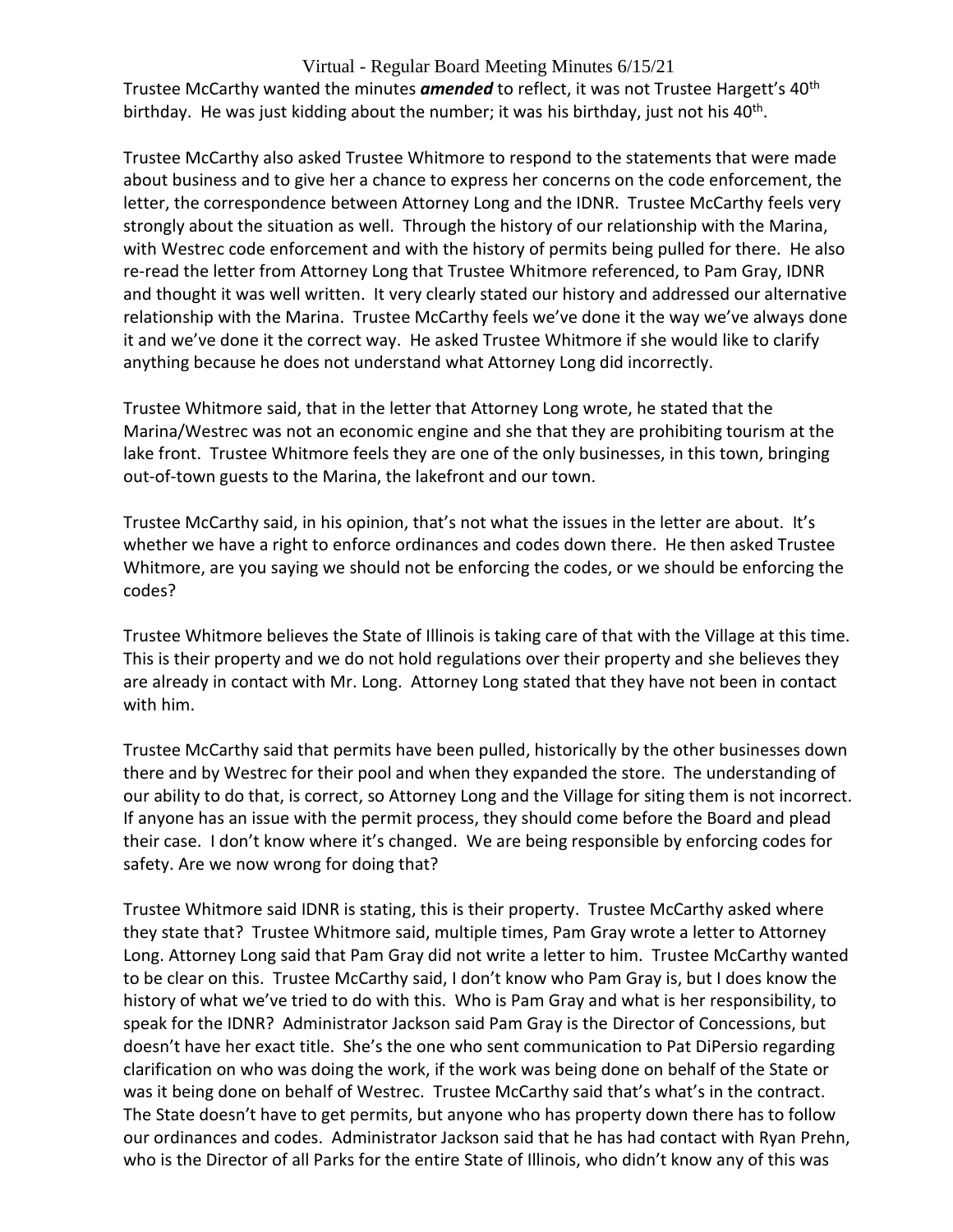transpiring. His comment to Greg in an email was, "WOW" in bold letters. The State park sits within the municipal boundaries of Winthrop Harbor. Documentation says, that even on State property, if you are doing a special event, permits should be pulled. But there are two different sections that say, adheres to all local regulations, ordinances or laws are required. Our position, especially as it relates to life safety issues, permits have to be pulled in compliance with the Municipality. Attorney Long has not received any response to the Letter.

Trustee McCarthy said the other concern, is Trustee Whitmore's comments about Law Suits. If we are doing everything right, and the State takes legal action, it's Attorney Long's job to defend our case. I feel we have a very strong position. I watched the video from February 2017, when Westrec came in and we made it clear that permits were to be pulled for the pool and said that the lessee would abide by our codes. Attorney Long said there has been no threat of legal action by anyone and the only one that has brought up litigation was Trustee Whitmore.

Trustee Whitmore said that we are opening ourselves up to litigation with the State, and us as tax payers are not okay with this. We don't have the funds. Trustee McCarthy asked, so because of that, we shouldn't enforce the codes? Trustee Whitmore said, are you going to pick a fight with the State over a sign? Trustee McCarthy said, it's our job to enforce the codes and he doesn't want any of the Staff to feel out of place or ashamed or embarrassed for doing the job that we've set forth for them to do.

Trustee Hargett said we have 30 years of permits being pulled by lessee companies down. Westrec is a world class organization in running a marina. Harbor Brewing is a destination that attracts people to our community. The Sweet Stop will be a great complimentary piece down by the Marina. The Charter fleet is wonderful. The Yacht Club does a great job. The Tropics too. All of these are very strong businesses. They all fall under our codes. To say that the codes don't apply, depending on the neighborhood that you are in, codes don't apply depending who your landlord is, is advocating for a good ol' boys club. We have to speak out firmly against that. The best thing we can do to support our businesses, is to be consistent and treat everyone the same. Trustee Whitmore said, she believes this administration definitely knows the ins and outs of being a good ol' boys club. Trustee McCarthy asked her to explain what that means. Trustee Whitmore said there's definitely groups on this Board and some of us don't fall in that group.

Trustee Weiss said he was on the Planning and Zoning Board when the other properties came in. They had to follow the municipal code, and they lease the property, like Westrec. It states, that any company that comes in, leases property on State land, has to follow the municipal codes like they do everywhere else. It's not just Winthrop Harbor. It's in Chicago, Waukegan, anywhere else, they have to follow the municipal codes. We have the authority over that. The State gives that authority to Winthrop Harbor. The Tropics and Skipper Buds lease that property and have to follow the codes. Nothing's changed. When the State leases the property, it is up to the Municipality to enforce their codes.

Trustee McCarthy said, using the term the "good ol' boys club" implies that there are influential relationships. He understands that there might be a majority or minority that disagree on things, but disagreeing is not a good ol' boys club. When there are personal relationships and business relationships outside of the business of the Board, that I believe is a good ol' boys club. People have influence because of who they know, I believe that is a good old' boys club. He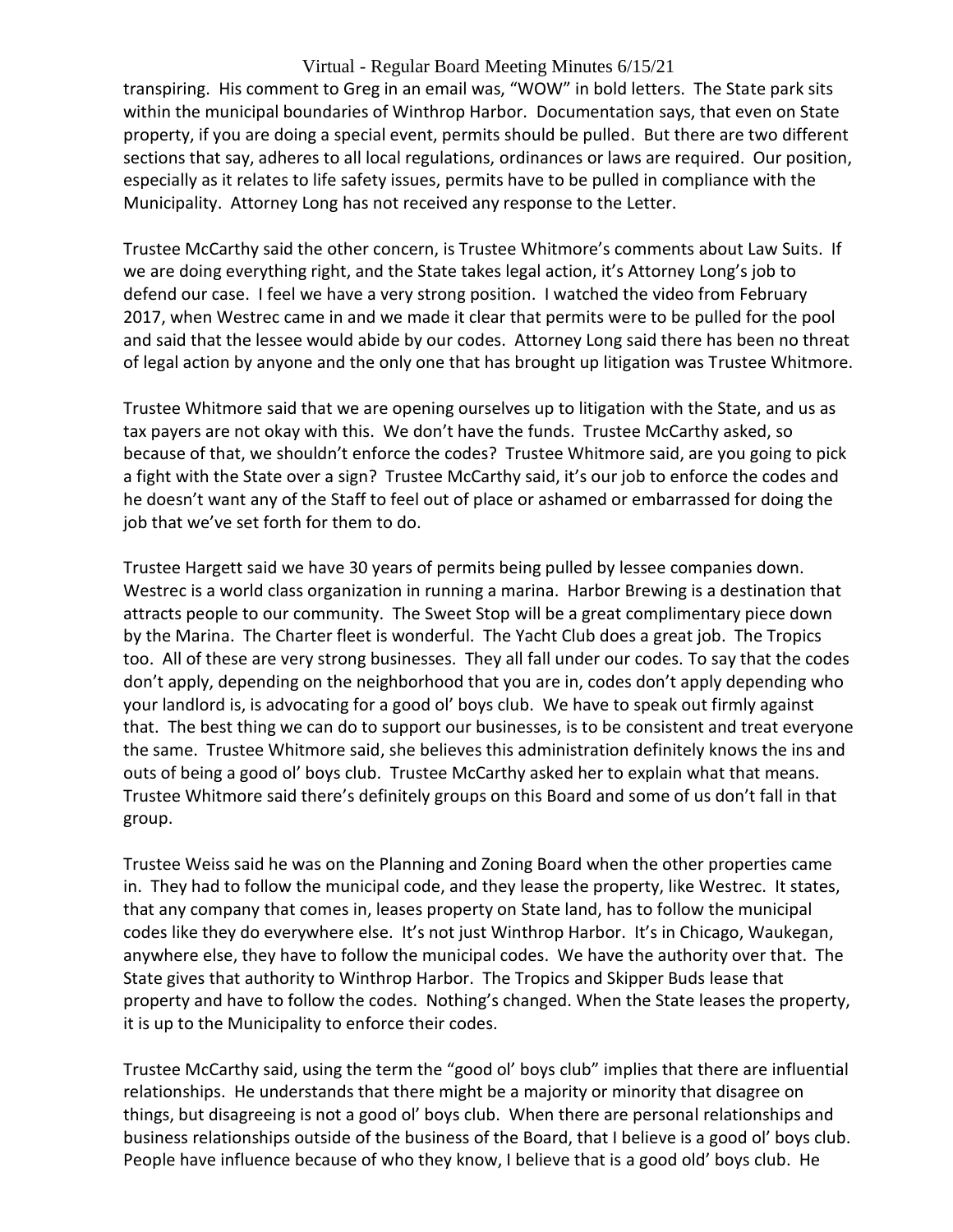said he has no personal relationships with anybody on this Board or in this community, and he doesn't like the term "good ol' boys club" being thrown around. Trustee Whitmore said, I do know that you and several people on this Board, have separate meetings or separate talks. She finds out a lot of things at Board Meetings or on Facebook. Trustee McCarthy said he doesn't know who talks to who.

- **Ayes: (6) Hargett, Levin, Marabella, McCarthy, Weiss, Whitmore**
- **Nays: (0)**

**Absent: (0) Passed: (0)**

**MAYOR'S REPORT**

# **RESOLUTION 2021-R-9 An Appointment Resolution Appointing Edward Mohn to the Position of Chief of Police**

**3 -** A motion was made by Trustee McCarthy and seconded by Trustee Weiss to approve **Resolution 2021-R-9** as presented. Mayor Bruno declared the motion carried on the following roll call vote.

| Ayes:   | (6) | Hargett, Levin, Marabella, McCarthy, Weiss, Whitmore |
|---------|-----|------------------------------------------------------|
| Nays:   | (0) |                                                      |
| Absent: | וסו |                                                      |
| Passed: | וסו |                                                      |

Mayor Bruno - Swearing in of Police Chief, Edward Mohn Retire Police Chief, Joel Brumlik, pinned the badge on newly appointed Chief Mohn

# **Oath of Office – Deiky (Tony) Colon – Promoting him to the Position of Police Sergeant**

**4 -** A motion was made by Trustee Marabella and seconded by Trustee Weiss to **Promote Tony Colon to the Position of Police Sergeant.** Mayor Bruno declared the motion carried on the following roll call Vote

| Ayes:   | (6) | Hargett, Levin, Marabella, McCarthy, Weiss, Whitmore |
|---------|-----|------------------------------------------------------|
| Nays:   | (0) |                                                      |
| Absent: | (0) |                                                      |
| Passed: | (0) |                                                      |

Mayor Bruno – Swearing in of Deiky (Tony) Colon – Promoting him to the position of Police Sergeant Sergeant Colon's wife pinned his badge on him.

**ORDINANCE 2021-O-18 An Ordinance Amending Multiple Sections of the Liquor Control Provisions of the Municipal Code of Winthrop Harbor Expanding Outdoor Hospitality Opportunities**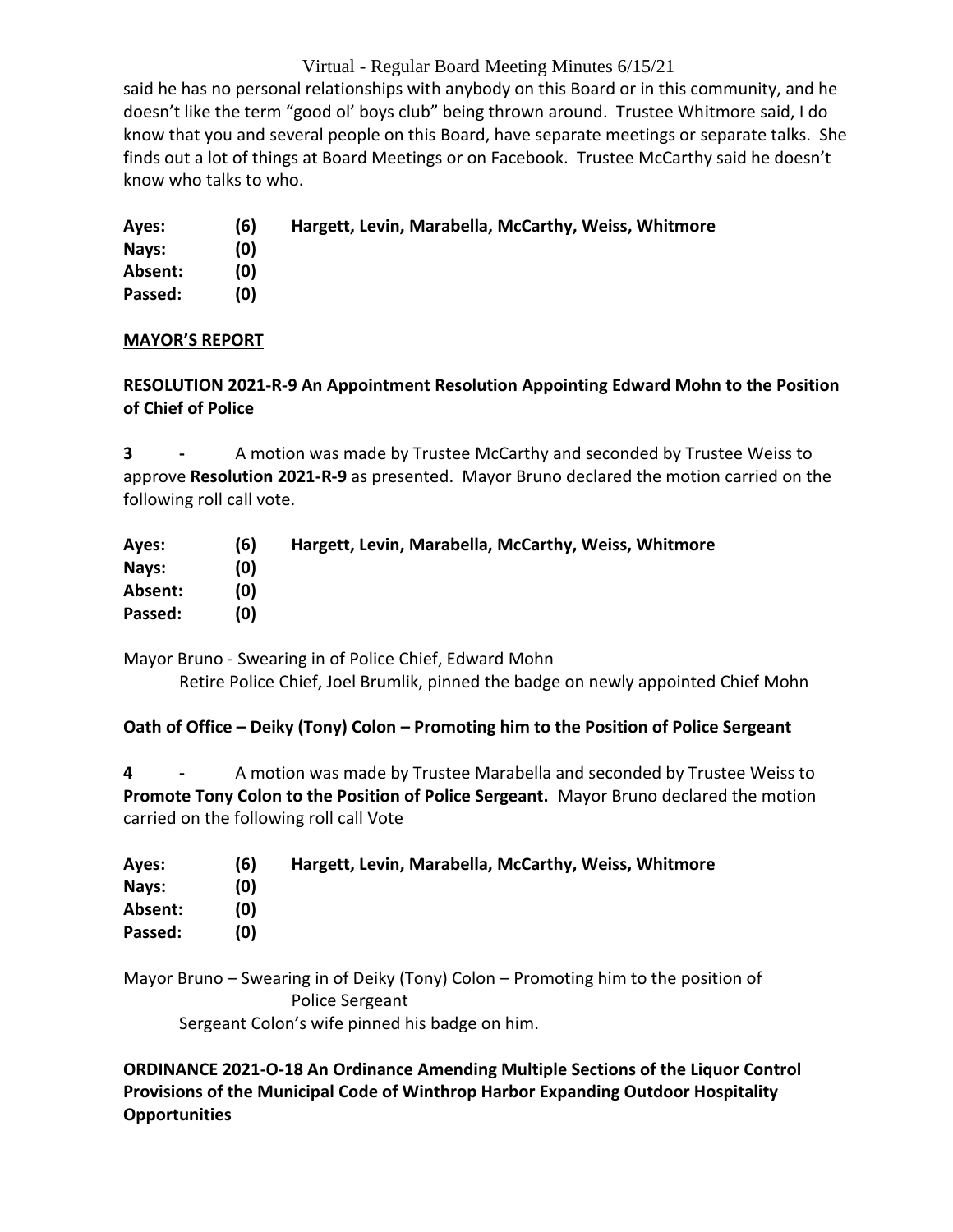**5 -** A motion was made by Trustee Weiss and Seconded by Trustee Marabella to Set Aside the Rules of the President and Board of Trustees and Waive the First and Second Reading of **ORDINANCE 2021-O-18** and approve as submitted. Mayor Bruno declared the motion carried on the following roll call vote.

- **Ayes: (5) Hargett, Levin, Marabella, McCarthy, Weiss**
- **Nays: (1) Whitmore**

**Absent: (0)**

**Passed: (0)**

#### **VILLAGE ADMINISTRATOR'S REPORT**

- Tonight, for your viewing, we have the FY 21/22 Budget, FY 21/22 Wage Policy and FY 21/22 Appropriation
- We had an Intergovernmental Breakfast a week ago, with Congressman Schneider and his staff, Representative Mason and her staff, Senior Staff from Senator Bush's office and Township Supervisor, Larry Booth. We discussed some of the issues with legislation, regarding TIF and Bargaining. Also discussed, at both the Federal and State level, was infrastructure, funding for roads, water and sewer. Federal level, relating to President Biden's infrastructure Bill once that's approved. State level, water service, lead pipes. We talked about the purchase of body cams. We talked about the IDNR and the issues related to the lakeshore erosion and the hotel RFI. We talked about IDOT's breakdown in communication from the Springfield level to the local level regarding the narrowing of Sheridan Road. Representative Mason has had conversation with IDOT and will follow up. Talked about support of financing, both at the State and Federal level, for the second phase of streetscape on 7<sup>th</sup> Street.
- We were advised by State Rep. Mason the Village will receive a \$250,000 Grant to help support the replacement of the HVAC at Village Hall

Greg then talked about leaving the Village to take another position elsewhere. He said it has been an honor and a privilege to serve this community, this Village Board and to work with the dedicated staff. He was proud of how the Village handled the pandemic. Staff was reduced. The Fire Department are heroes. The Police Department was exceptional during the civil unrest. During the 2 years of being Village Administrator, due to strong intergovernmental relations, we received 2-2.5 million dollars in funding. During the pandemic our local businesses received well over \$300,000 in grants. The budget presented tonight shows a year end surplus. There is also operating cash on hand for the second year in a row. All of this has been accomplished because of our team. Senior staff, Julie Rittenhouse, Pat DiPersio, Joel Brumlik, Ed Mohn, Justin Stried (our former Fire Chief), Rocco Campanella, Tim Neargarder, Scott Fuller, Michael Sheedy and Bob Long, thank you for being true partners. Mayor Bruno and Trustees, thank you for the honor to serve. Nothing happens at a staff level without direction from the Board. Trustees, Hargett, Levin, Marabella, McCarthy, Weiss and Whitmore, thanks for allowing me to serve the Village of Winthrop Harbor.

Mayor Bruno said that Greg first came to us in a consultant roll as a government liaison. In this roll he helped this small community become better recognized at the County, State and Federal levels of government. Multiple grants and programs were awarded to Winthrop Harbor with more in process. Two years into my first term as Mayor, Greg was appointed Village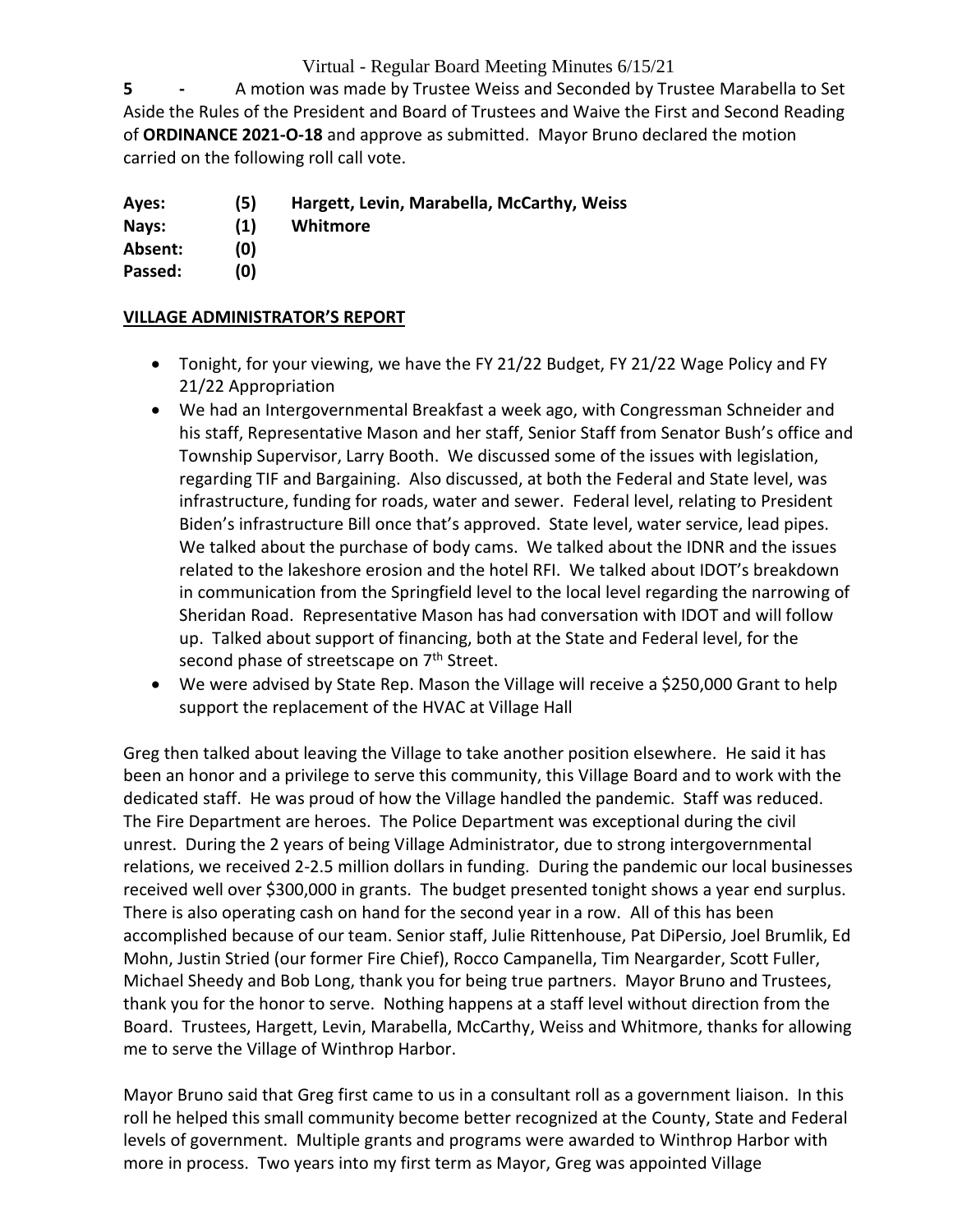Administrator where he continued the work he'd begun as a consultant and added the overall administration of our municipal government. Greg has worked tirelessly and closely with all department heads as well as the employees, businesses and the residents, for the betterment of Winthrop Harbor. Greg's commitment to this Village, has never once let us down. I hope everyone will join me in expressing our sincere gratitude for all of the work and dedication Greg Jackson has provide to Winthrop Harbor. He's leaving this Village in a far better position than ever before. Wishing you nothing but success in your future.

We will be putting out the information and posting the Job for Village Administrator. I have appointed Village Attorney, Bob Long, as interim Village Administrator until we hire a full time Administrator.

#### **CLERK'S CORRESPONDENCE**

None Reported

#### **OLD BUSINESS**

None Reported

#### **NEW BUSINESS**

#### **Accounts Payable Warrant**

**6 -** A motion was made by Trustee Hargett and seconded by Trustee Weiss to approve **Accounts Payable Warrant W2021-3** in the amount of **\$182,850.42**. Mayor Bruno declared the motion carried on the following roll call vote.

**Ayes: (6) Hargett, Levin, Marabella, McCarthy, Weiss, Whitmore Nays: (0) Absent: (0) Passed: (0)**

#### **Adoption of FY 21/22 Budget**

**7 -** A motion was made by Trustee Hargett and seconded by Trustee Marabella to approve **Adoption of FY 21/22 Budget** as presented. Mayor Bruno declared the motion carried on the following roll call vote.

| Ayes:   | (6) | Hargett, Levin, Marabella, McCarthy, Weiss, Whitmore |
|---------|-----|------------------------------------------------------|
| Nays:   | (0) |                                                      |
| Absent: | (0) |                                                      |
| Passed: | (0) |                                                      |

#### **ORDINANCE 2021-O-19 FY 21/22 Wage Policy Ordinance**

**8 -** A motion was made by Trustee Hargett and Seconded by Trustee Marabella s to Set Aside the Rules of the President and Board of Trustees and Waive the First and Second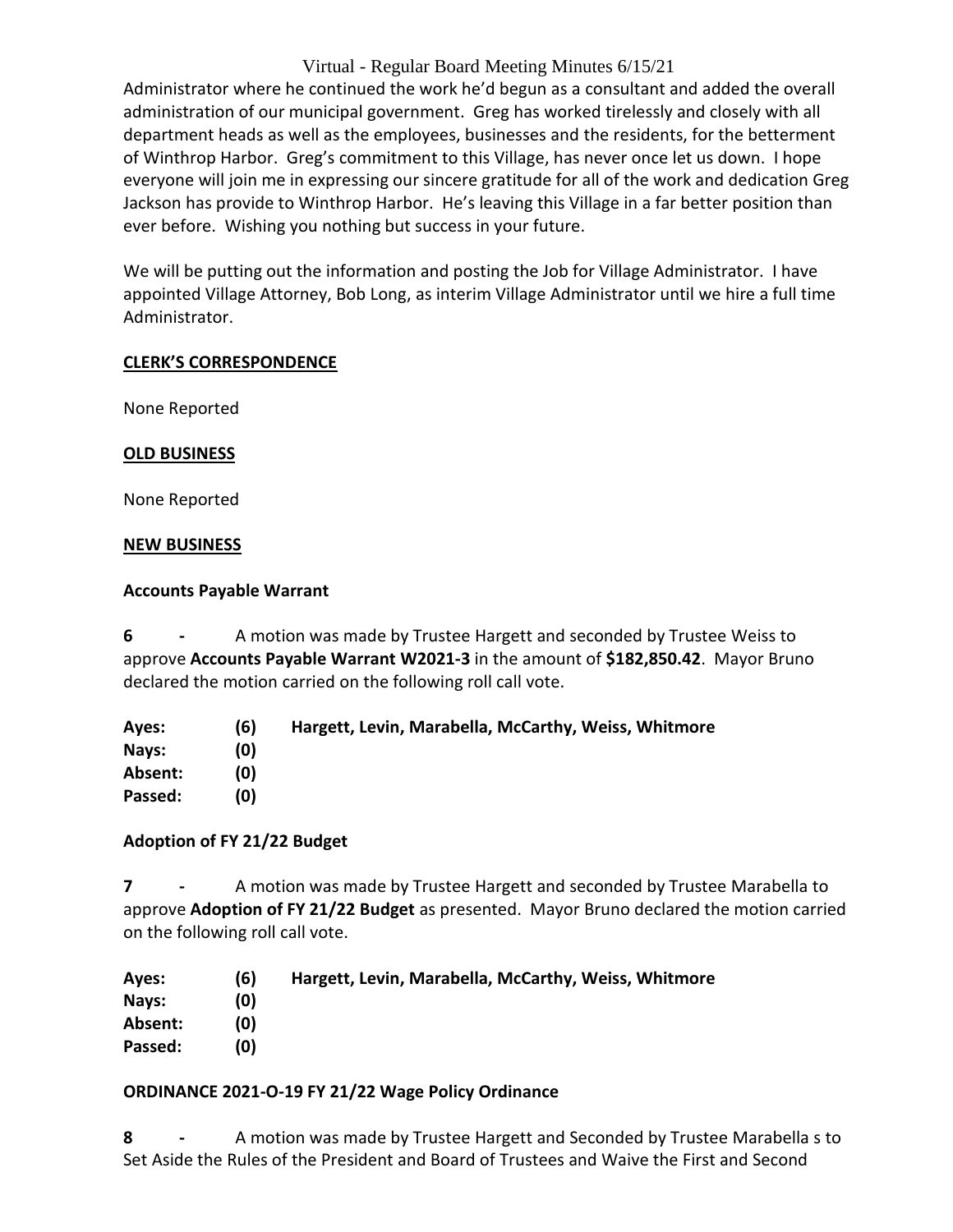Reading of **ORDINANCE 2021-O-19** and approve as submitted. Mayor Bruno declared the motion carried on the following roll call vote.

| Ayes:   | (6) | Hargett, Levin, Marabella, McCarthy, Weiss, Whitmore |
|---------|-----|------------------------------------------------------|
| Nays:   | (0) |                                                      |
| Absent: | (0) |                                                      |
| Passed: | (0) |                                                      |

#### **Approval for Public Posting – FY 21/22 Appropriation Ordinance**

**9 -** A motion was made by Trustee Hargett and seconded by Trustee Marabella for **Approval for Public Posting – FY 21/22 Appropriation Ordinance** as presented. Mayor Bruno declared the motion carried on the following roll call vote.

| Ayes:   | (6) | Hargett, Levin, Marabella, McCarthy, Weiss, Whitmore |
|---------|-----|------------------------------------------------------|
| Nays:   | (0) |                                                      |
| Absent: | (0) |                                                      |
| Passed: | (0) |                                                      |

#### **For Discussion Purposes Only – An Ordinance Amending Chapter 116 of the Municipal Code of Winthrop Harbor by Adding Comprehensive Regulations Allowing Food Trucks**

Trustee Hargett said we have talked about this since last Fall. We had originally planned to bring an Ordinance before the Board tonight. We have been researching how other communities handled food trucks. As we discussed it, there were a couple of issues that lead us to bring it to the Board as a discussion. The demand for food trucks has been minimal. When we did a survey of our residents a couple of years ago and asked what they were looking for, it tended to be higher-end restaurants, sit-down restaurants, brick and mortar. I still think food trucks fit with us wanting to be a tourist destination. This is not a killing of this ordinance. I think we need to talk about this a little more. The Mayor and Administrator Jackson did a listening tour of local restaurant owners asking if this was the right time. Both of them said, our businesses are struggling. We want to make sure we listen to them and support them. We have never banned food trucks for special events. We listened to our local businesses and we want to allow them to recover from the pandemic before adding competition. We will revisit this in the near future to try to potentially roll something out for next year. Food trucks for special events are still allowed.

#### **Treasurer's Report**

**10 -** A motion was made by Trustee Hargett and seconded by Trustee Marabella to approve **Treasurer's Report** as presented. Mayor Bruno declared the motion carried on the following roll call vote.

| Ayes:   | (6) | Hargett, Levin, Marabella, McCarthy, Weiss, Whitmore |
|---------|-----|------------------------------------------------------|
| Nays:   | (0) |                                                      |
| Absent: | (0) |                                                      |
| Passed: | (0) |                                                      |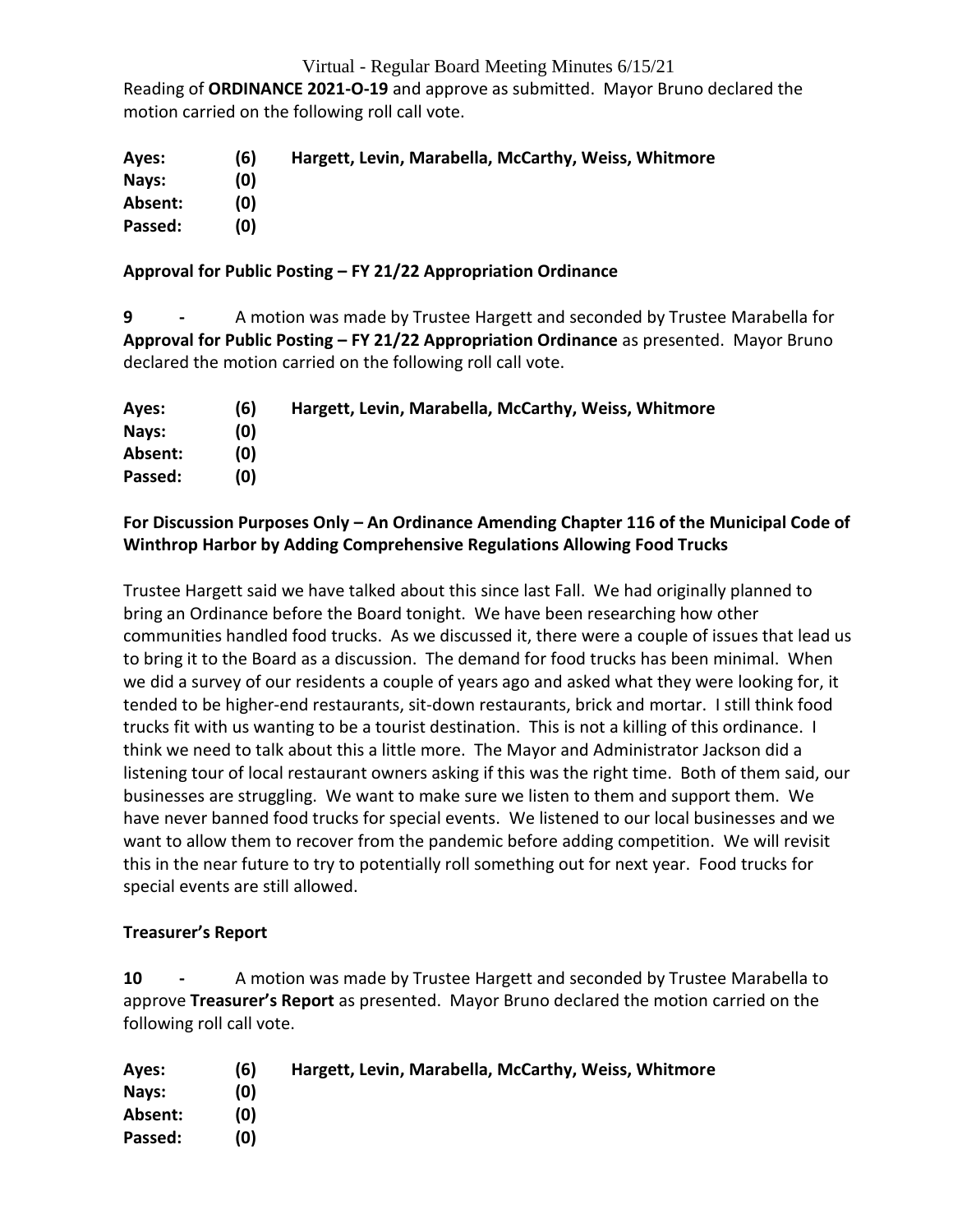# **ORDINANCE 2021-O-20 An Ordinance Declaring Personal Property Surplus and Authorizing the Sale Thereof**

**11 -** A motion was made by Trustee McCarthy and Seconded by Trustee Marabella to Set Aside the Rules of the President and Board of Trustees and Waive the First and Second Reading of **ORDINANCE 2021-O-20** and approve as submitted. Mayor Bruno declared the motion carried on the following roll call vote.

| Ayes:   | (6) | Hargett, Levin, Marabella, McCarthy, Weiss, Whitmore |
|---------|-----|------------------------------------------------------|
| Nays:   | (0) |                                                      |
| Absent: | (0) |                                                      |
| Passed: | (0) |                                                      |

**Request Approval to Renew Annual Contract Agreement with Johnson Landscaping for FY 21/22**

**12 -** A motion was made by Trustee Marabella and seconded by Trustee Weiss to approve the **Renewal of the Annual Contract Agreement with Johnson Landscaping for FY 21/22** as presented. Mayor Bruno declared the motion carried on the following roll call vote.

| Ayes:   | (6) | Hargett, Levin, Marabella, McCarthy, Weiss, Whitmore |
|---------|-----|------------------------------------------------------|
| Nays:   | (0) |                                                      |
| Absent: | (0) |                                                      |
| Passed: | (0) |                                                      |

#### **PUBLIC COMMENT**

Mark Stevens – Marina Manager at North Point Marina – Congratulated Chief Mohn and Chief Campanella. We look forward to having a cooperative working relationship with both departments. The Fire Department was down at the Marina today working with the Antioch Fire Department boat. I know how important it is to have your assets fully ready for a quick response on the water. Knowing that, with the possibility of the Winthrop Harbor Fire Department receiving a boat of their own, we believe the perfect location to store your boat is in a slip, ready for action, at the North Point Marina. If this does develop in reality, Westrec Marina would ask for a formal request in writing, for our consideration, if you so choose to store a boat in a slip at North Point Marina. Additionally, if at any point, you have any questions, need assistance or training, myself or Dave, the assistant manager, would be happy to lend our expertise.

Rich Coombe – V.F.W. – Thanked the Board for changing the Ordinance for outside seating. On Saturday, July 24<sup>th</sup> we are going to do the 911 Memorial. We are looking at between 11am-12pm. This is the only piece that will be in the State of Illinois and will bring a lot of people to Winthrop Harbor.

Karen Russell – You keep referring to Westrec being the same as all of the other businesses as far as permitting. There are some differences. They pay 4% of their revenue to the Village. They also provide their own security. You say it's not fair, that the other businesses have to get permits and they (Westrec) don't. My understanding is, the State authorized them (Westrec) to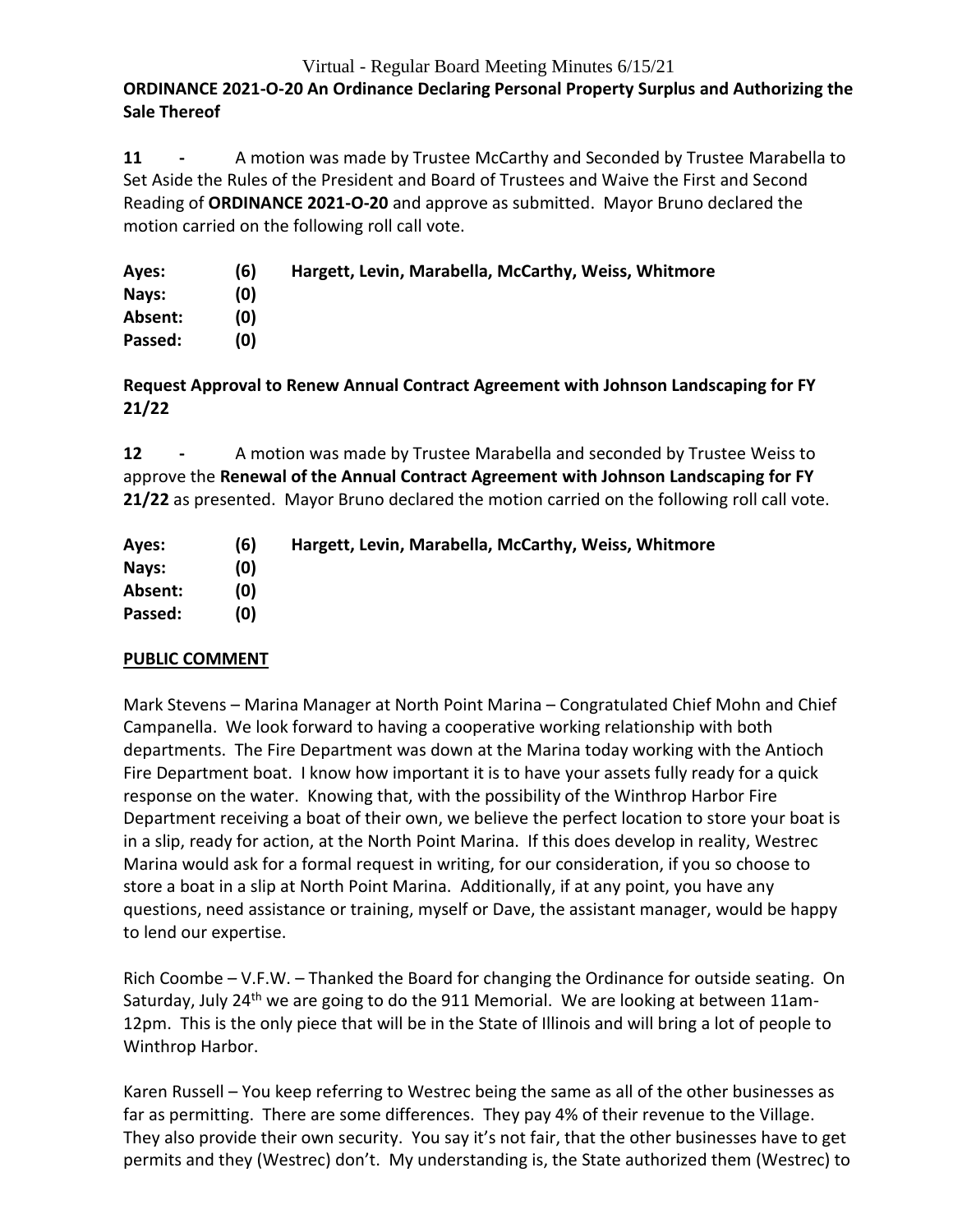do it. The State Owns the land. I understand the municipality part, however, if you claim the municipality has control, shouldn't you be maintaining the property and the beach? You're not. You're not putting money in, but you're taking money out. That's where the issue is. You need to sit down and talk. It's always an argument. It doesn't need to be that way. If they (Westrec) do something on that land, it's not the Village's liability, it's the States. I've also spoken to the businesses. You are absolutely right, we aren't getting a lot of people in and that's because we've got nothing to come to. Westrec is trying. Two businesses that got hurt were over a permit for a sign. What does that say to our businesses?

Frank Falcone – The Tropics – I have not been affected by anything the Marina has done. I think that everything they have done, has brought people in. Them bringing people in has helped the Tropics, Skipper Buds and I think it has helped Winthrop Harbor. I have zero problem with that. What I do have a problem with is, every single thing we do, we get a permit. If I have to get a permit for putting in a sign, sink, anything, then you have to get a permit. That's all we're asking. If my restaurant has to be inspected by the Health Department, then anybody who is bring food into town should also be inspected. Everything has to be fair for everyone. We all pay money through taxes to the Village not just Westrec. The society has to be fair for everybody.

Jim Marks – 4631 Cornerstone – Retired. Bought a smoker (food truck) and have had the opportunity to cook down at the Marina. We bring people down to the Marina. It's good for the community. All of the restaurants in Winthrop Harbor have the same opportunity to come down and work with the Marina to sell their food. I do have a food service license and get a permit from the Lake County Health Department every time I cook. I want to serve the community of Winthrop Harbor. We need this. We could have the same thing as surrounding communities if we just put our heads together. Please let me get back to cooking.

Mike Ryan – 735 Landon – Retired Carpenter. We've had a lot of training and one of the things that we were told was, perception is now reality. Nothing is more true. What happened at the Marina, could have been avoided. There was a mistake made. Was the right way to correct that mistake, to say tear everything down? We talk about how a food truck is going to put a dent in some other restaurant business. How much is a food truck license? When it becomes price prohibited, we wind up with nothing. We need to compromise. Trustee McCarthy asked if we made them tear the stage down. Administrator Jackson said that we red tagged it because they didn't get a permit and didn't have the inspections done. Trustee McCarthy wanted to clarify that we did not say to tear it down. There are processes for applying for permits. Trustee Hargett said that no building permits or special event permits have been denied throughout this process.

Kyle Wenzel – 834 Roberts Road – My permit, after the fact, was doubled. The only thing we have not pulled a permit for, was our sign at the lake because the State said we didn't have to. I have a license and a permit for my sign. I want to do everything by the book. I'm not trying to get away with anything. We've gotten all of our approvals from the State. As soon as I got my letter from the Attorney, I was in to get my permit. We're stuck between the State and you. You just need to clear that up. I assumed the State gave me correct information. Attorney Long said, we have done what we need to do to try to get an answer to the very questions that you are talking about, with no response. We are charged with statutory responsibility to go in there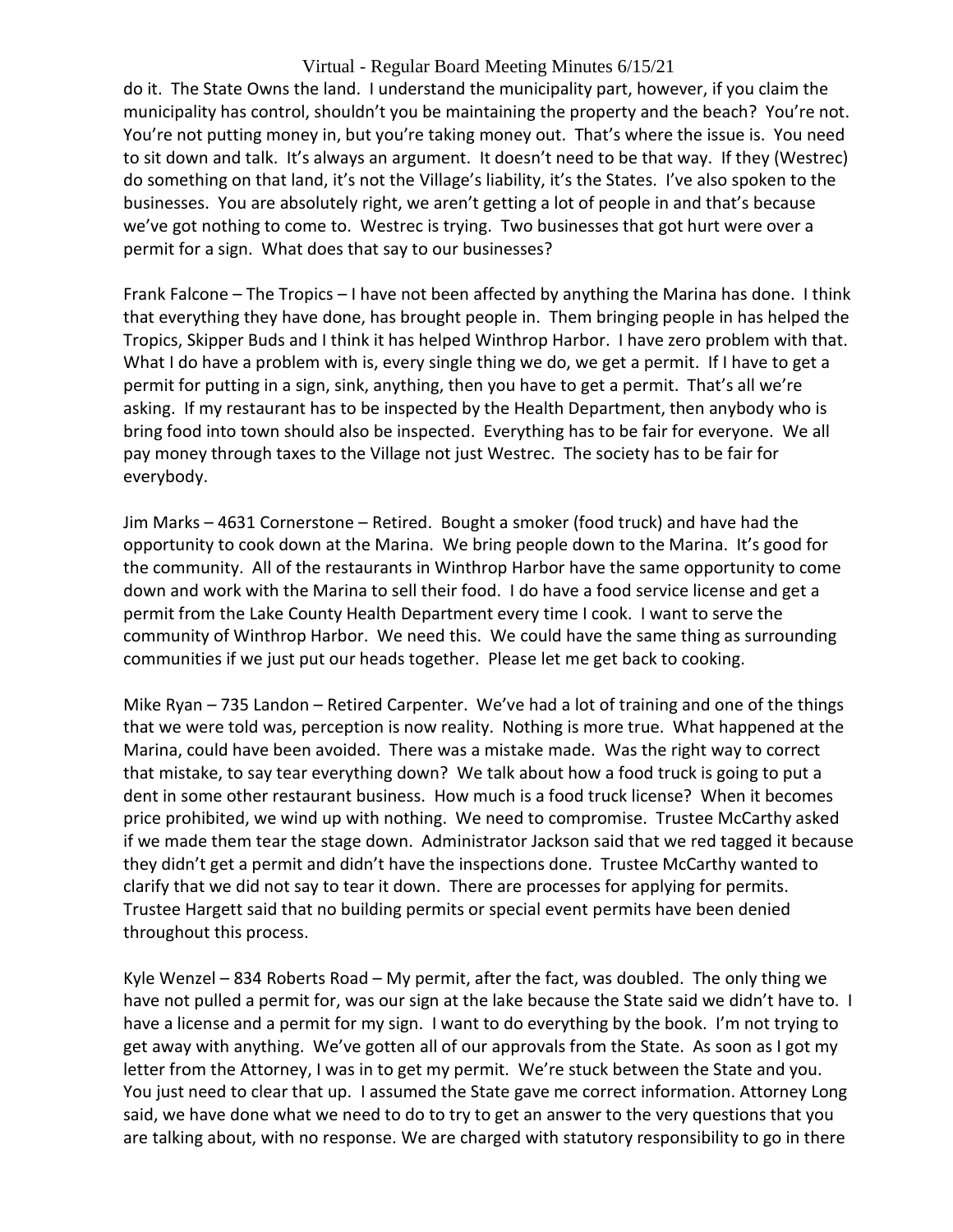and make sure that the things like, plumbing is right, electrical is right, gas is right. This is done, not to harass people, it's a safety issue.

Cindy Pocklington – The Sweet Stop – the people coming to Winthrop Harbor come to make a day of it. They come to have dinner, they go down to Harbor Brewing to have a couple of drinks and listen to music. People are wrong. The local restaurants are making money from it too.

# **UNFINISHED BUSINESS**

#### Trustee Whitmore

• Thanked everyone for coming. It's great to see everyone. I hope in the future we can work on, out of date Ordinances and we can grow. They are out of date and we need to move forward and grow.

Trustee McCarthy

- Congratulated Chief Mohn. I look forward to working with you.
- I don't think everyone understands what Administrator Jackson has done. I felt like Winthrop Harbor was in a time bubble. We didn't have great connections with other government agencies. If anyone says we didn't need him, I am happy to sit down with them any day and tell them all of the things Greg has brought to the table. Everything he has saved this Village as well as the Fire, through grants. He has paid for his position multiple times. He has moved us in the right direction. Thanked him for everything.

Trustee Hargett

- Congratulated Chief Mohn. He's already served our community well.
- We started recording these meetings a couple of years ago and with us going to only one meeting a month, we may need to talk about releasing the video's sooner.
- Greg, you were clearly over qualified for this community. You came in and gave it your all. You modernize things and got us on the map with the other elected officials across all levels. That's where you really excel. I've learned a lot from you. I'm going to miss working with you. You've proved the need to have a Village Administrator.

Trustee Weiss

- Congratulated Chief Mohn. Glad to have you on board.
- Greg, it's been a real pleasure. You have brought us into the  $21^{st}$  century. In the 4 years, including when you were a consultant, we have had more information that has come across our table that we ourselves could not do. The skillset that you have, is beyond compare. Our staff is phenomenal with Greg leading the team. It's the first time, in my 15 years, that we've gotten grant money from the State. It's all because of Greg. You are going to be missed.

Trustee Levin

- Congratulated Chief Mohn.
- I wasn't in favor of bringing Greg on but looking forward, you've done a great job for this Village. You've opened our eyes to a lot of things. I appreciate what you did for us and I wish you the best of luck.

Trustee Marabella

 Chief Mohn, you have relationships throughout the police community. That's huge. We're blessed to have you.